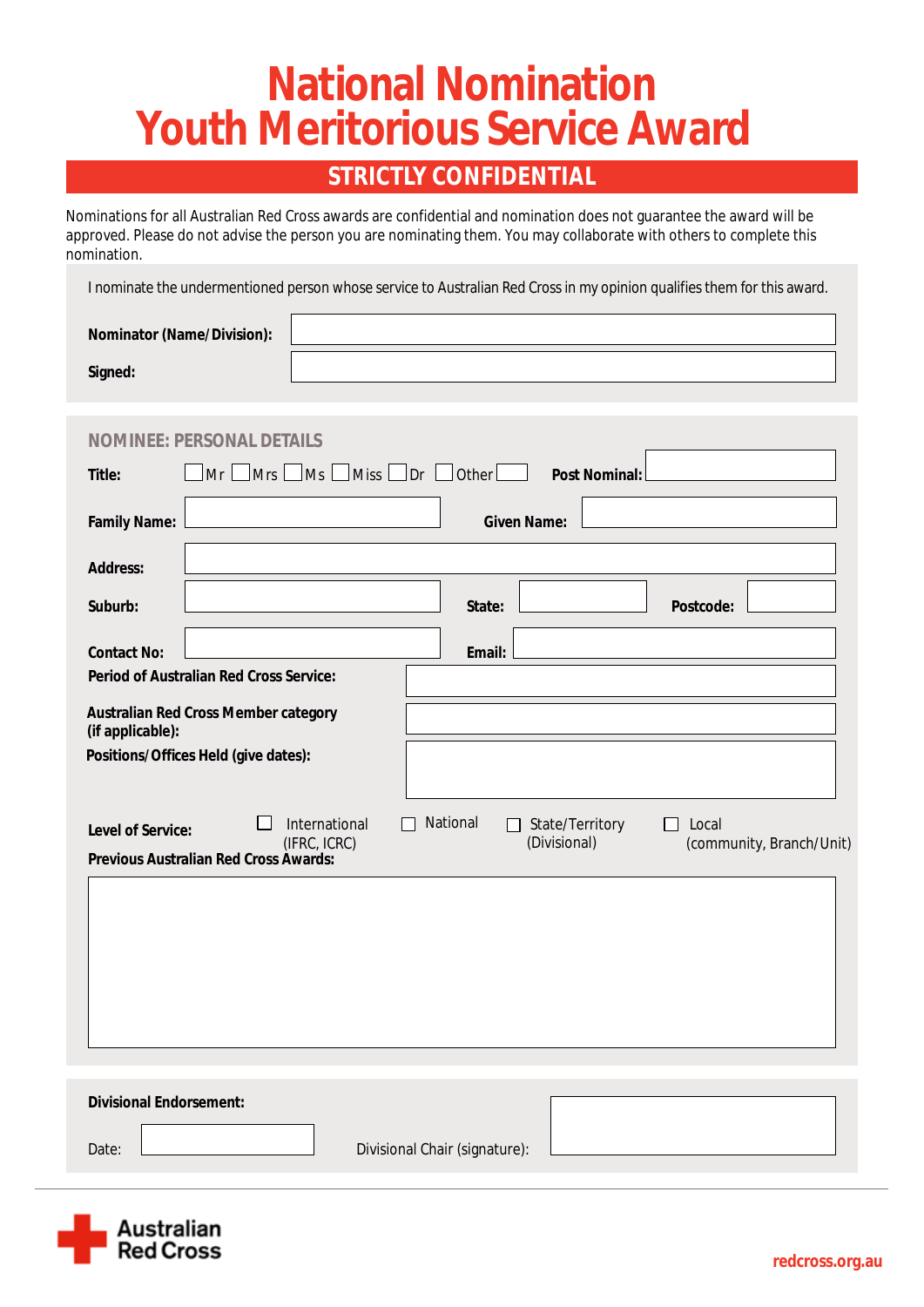## **NOMINATION CRITERIA**

#### This section is for nominators to share specific, detailed information with the members of the Awards Committee to show how the person they are nominating meets the criteria for this award.

#### **Points to note:**

- This section must be completed. Incomplete nomination forms will not be accepted.
- This section is read only by members of the Awards Committee(s) and will not be made public.  $\bullet$
- Only Australian Red Cross service is relevant, do not include other activities undertaken by this person.  $\bullet$
- This award acknowledges people 29 years old or younger for service to Australian Red Cross in pursuing youth involvement with Australian Red Cross. This award is not a default choice for people 29 years old and under.

#### **Nomination Criteria**

- 1. Please provide the person's age at time of nomination:
- 2. Please give evidence that this person has served in an exceptional fashion in pursuit of youth involvement. Two to three specific stories or examples would be helpful.
	- Serving in an 'exceptional fashion' is characterised by going 'above and beyond' expectations in generating ideas and delivering activities. For young people, this may mean going out of their way to develop new skills to assist with their Red Cross role, or expanding their 'comfort zone' to new kinds of activities, or supporting others to do the aforementioned.
	- Pursuing 'youth involvement' includes any activity which helps to attract, mobilise, and/or retain people 29 years and under to participate in Australian Red Cross activities. It may also include promoting the work of people 29 years and under in Australian Red Cross. 'Youth involvement' may include involving a wide variety of young people including service users, volunteers, members, and staff.